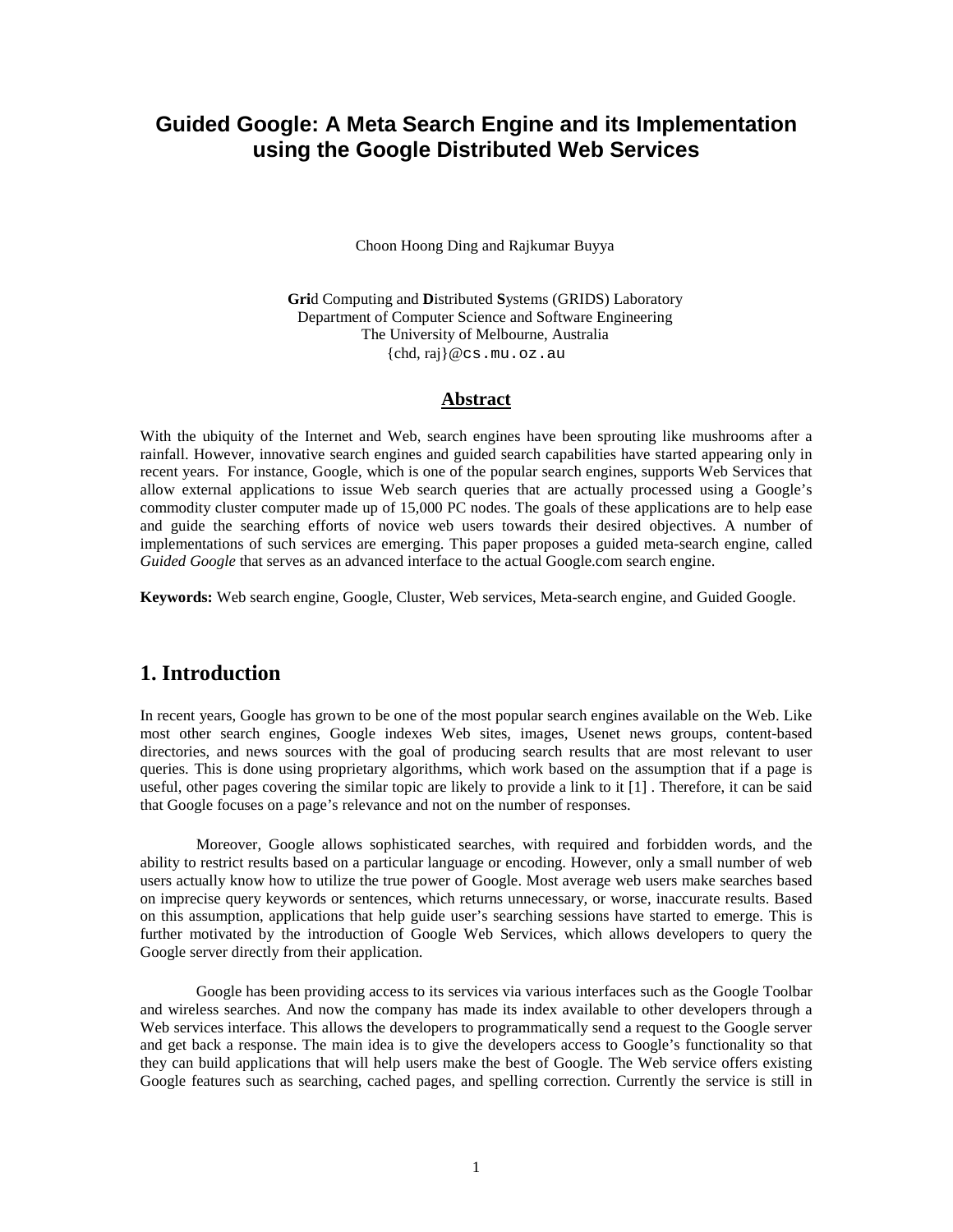beta version and is for non-commercial use only. It is provided via SOAP (Simple Object Access Protocol) over HTTP and can be manipulated in any way that the programmer pleases [2] .

This paper proposes a meta-search engine called *Guided Google* that is built using the Google Web Services. Our meta-search engine guides and allows the user to view the search results with different perspectives. This is achieved through simple manipulation and automation of Google functions that are accessible from Guided Google through the Google Web Services. It provides two functionalities: to allow "Combinatorial Keyword Searching" and "Searching by Hosts". Details of how these functions work will be discussed further in section 4 of this paper.

## **2. Related Work**

There has been a great deal of work done in making guided searches a reality. One of the best examples is GuideBeam [3] , which is the result of research work carried out by the DSTC (Distributed Systems Technology Centre) at the University of Queensland in Brisbane, Australia. GuideBeam works based on a principle called "rational monotonicity" that emerged from artificial intelligence research in the early nineties. In the context of GuideBeam, rational monotonicity prescribes how the user's current query can be expanded in a way which is consistent with the user's preferences for information. In other words it is a guiding principle of preferential reasoning [4] . Since users prefer certain pieces of information in their quest for information, preferential reasoning fits very nicely into the picture of guided searching. Users can intuitively navigate to the desired query in a context-sensitive manner. This is known as "Query by Navigation". The goal is to elicit a more precise query from the user, which will translate into more relevant documents being returned from the associated search engine.

Another example that is more closely related to Google would be the Google API Search Tool by Softnik Technologies [5] . It is a simple but powerful Windows software tool for searching Google. It is completely free and is not meant to be a commercial product. All that the users need to do is register with Google for a license key and they will be entitled to pose 1000 queries a day. It is also an efficient research tool because it allows the users to record the search results and create reports of their research easily and automatically. The URLs, titles, etc. can be copied to the clipboard and then to a spread sheet or any other software. In summary, it enables the users to organise and keep track of their searching sessions, all at the convenience of their desktops.

The Google API Search Tool requires the users to download and install the software before they can start using it. An alternative is to have a Web-based version of the search tool. Many projects have been exploring this path and have made their tools freely available and accessible online. They include Guided Google proposed in this paper and Google API Proximity Search (GAPS) developed by Staggernation.com. The GAPS is developed using Perl and uses the Google API to search Google for two search terms that appear within a certain distance from each other on a page [6] . It does this by using a seldom-used Google feature: within a quoted phrase, \* can be used as a wildcard meaning "any word". So to search for "grid**"** within 2 words of "computing", in either order, 6 queries are needed<sup>1</sup>:

> "grid computing" "grid \* computing" "grid \* \* computing" "computing grid" "computing \* grid" "computing \* \* grid"

The GAPS script simply constructs these queries, gets the first page of Google results for each query, compiles all the results, and presents them in a specified sort order. The main difference between GAPS and Guided Google is that the latter does not take into account the distance between the query terms

 $\overline{a}$ 

 $1$  The example given is taken from Staggernation.com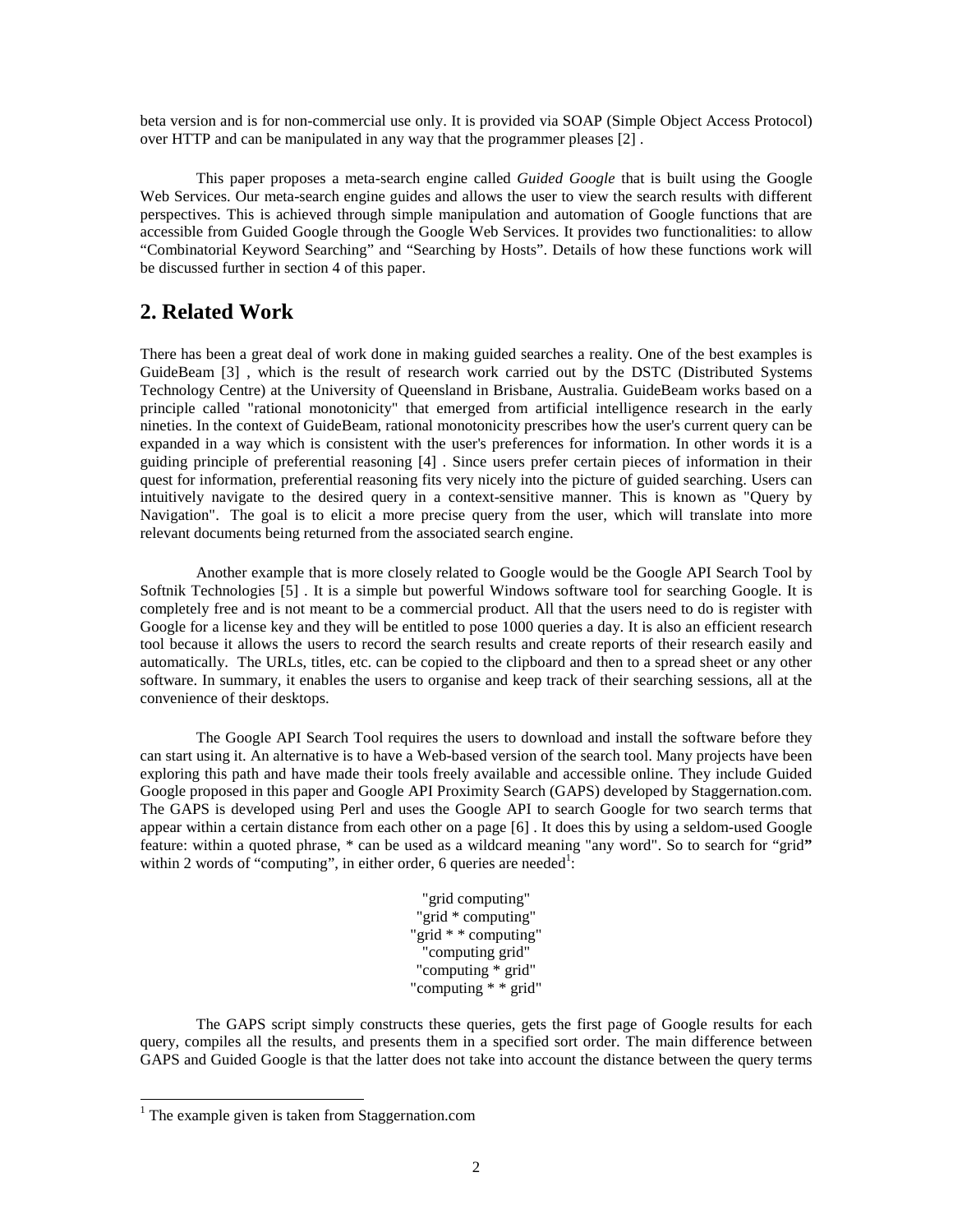in combinatorial search. Such focused search query supported in Guided Google is likely to return more relevant response compared to the GAPS search.

It can be observed that with the introduction of Web services based access, Google has paved a way for programmers to develop applications that help users better utilize the full potential of its search engine and distributed processing infrastructure.

## **3. Architecture**

#### *3.1 Google Cluster*

Amenable to extensive parallelization, Google's web search application lets different queries run on different processors by partitioning the overall index, also lets a single query use multiple processors [7]. To handle this workload, Google's architecture uses a cluster of more than 15,000 commodity-class PC servers with fault-tolerant software. The servers are based on Intel Architecture processors and linked using Intel® PRO/100 Ethernet adapters. The servers, which are equipped with 256MB to 1GB of RAM, run Linux operating system and have a suite of custom-built applications. This architecture makes it much more cost effective than a comparable system built out of a smaller number of high-end servers. It achieves superior performance at a fraction of the cost of a system built from fewer, but more expensive, high-end servers.

The Google cluster is further divided into smaller clusters that is made up of a few thousand machines, and is geographically distributed to protect Google against catastrophic data centric failures. Each of these smaller clusters will be assigned queries based on the user's geographic proximity to it [7, 8]. This is a form of load balancing, and it helps to minimize the round-trip time for a query; hence, giving greater response time.

The Google software architecture has been enhanced to support processing of queries raised by external third party applications, which is achieved by providing Web service interface as discussed below.



**Figure 1:** Google Web API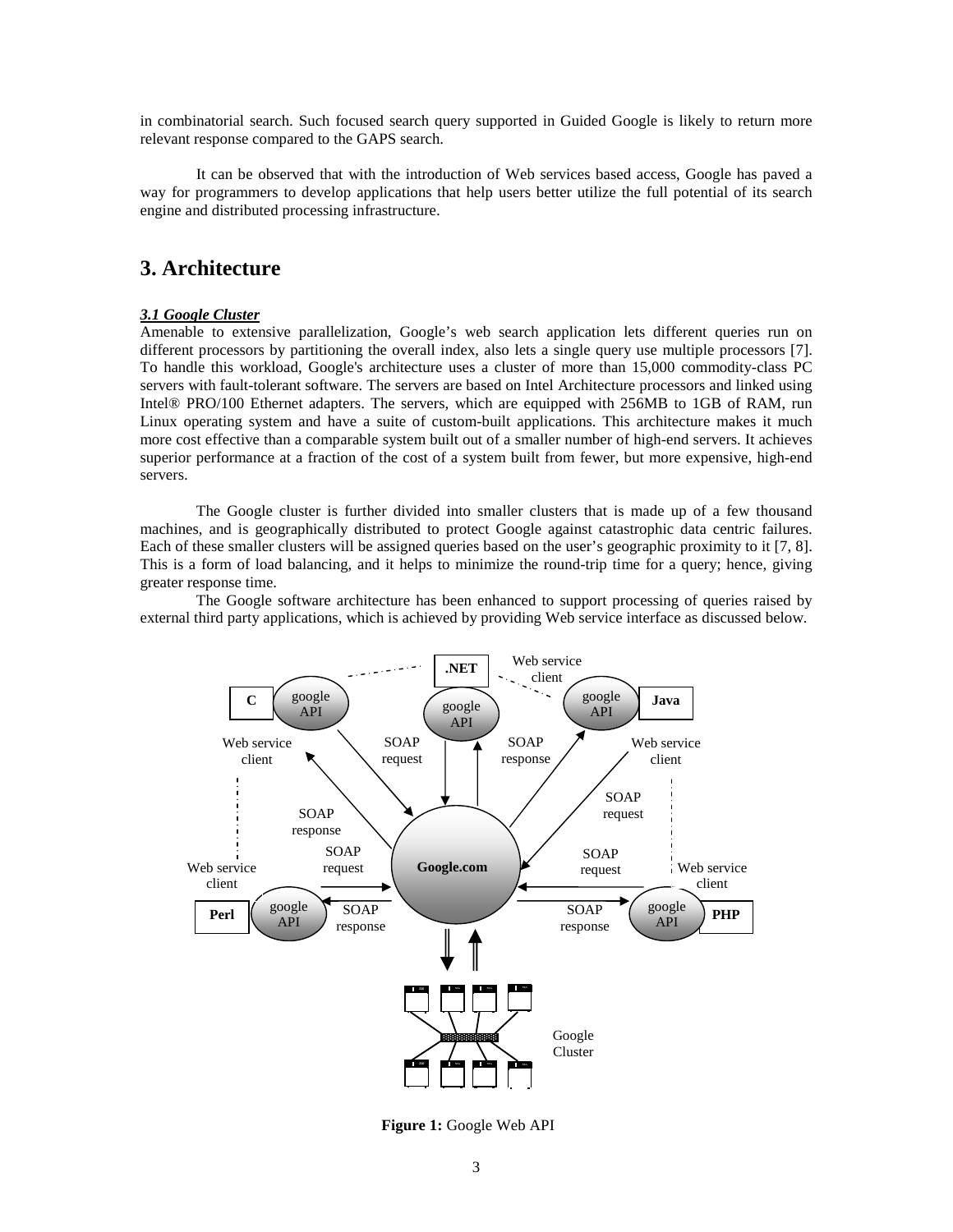#### *3.2 Google API*

The architecture of how Google Web Services interact with user applications is shown in Figure 1. The Google server is responsible for processing users' search queries [9] . The programmers develop applications in a language of their choice (Java, C, Perl, PHP, .NET, etc.) and connect to the remote Google Web APIs service. Communication is performed via the SOAP, which is an XML (eXtensible Markup Language)-based mechanism for exchanging typed information. Once connected, the application will be able to issue search requests to Google's index of more than two billion web pages and receive results as structured data, access information in the Google cache, and check the spelling of words. Google Web APIs support the same search syntax as the Google.com site.

#### *3.3 Guided Google Architecture*

An integrated architecture of Guided Google along with its interaction between the user and the Google server is illustrated in Figure 2. The users access the Guided Google site, which is developed using JSP (JavaServer Pages) and hosted on a Tomcat server. The Tomcat server acts as both a stand-alone web server and servlet container. As seen in Figure 1, Guided Google will send and receive information from the Google.com server via SOAP. As this process is hidden, the users access it just like accessing any HTML-based web site.



**Figure 2:** Guided Google Architecture.

The next section presents a detailed discussion on the design and implementation of Guided Google components.

## **4. Design and Implementation**

Guided Google is a web based guided search tool that is developed using *Forte for Java* and coded in JSP. As mentioned earlier, this tool is developed based on the assumption that an average web user makes searches based on imprecise query keywords or sentences, which in turn leads to unnecessary or inaccurate results. In this work, we demonstrate that with a simple tweak or manipulation of existing Google functions, we can help guide users to get better search results.

The Guided Google functionalities can be grouped into two categories. The first one is for *combinatorial keyword searching*, and the second one is for *keyword searching based on the servers* hosting them. Each of these will be discussed in detail later in this section. A simple illustration of how this application is structured is discussed below.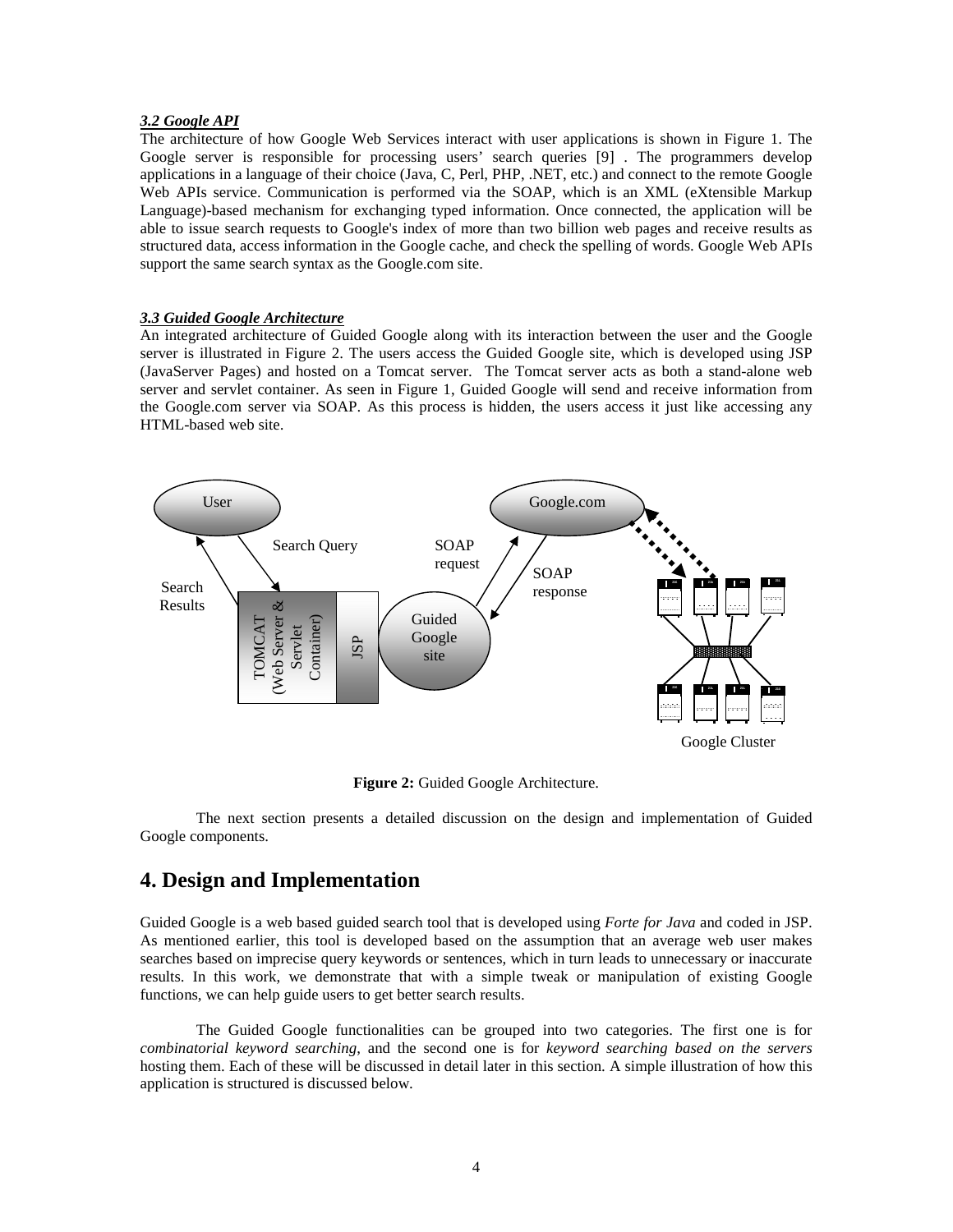The layered organisation of Guided Google software module is shown in Figure 3. There is a main page (index.jsp) that is used to interface with all the other .jsp files. The normal and combinatorial keyword search functions are supported by the normalSearch.jsp program file. The host based search function, on the other hand, is supported by serverBased.jsp and serverBased2.jsp program files. The first module isolates the first five unique domains from the results and the second module refines the search based on the selected host and displays the results in an expandable tree menu. Please refer to Figures 9 and 10 for a better illustration of how this works.

Other than that, several java bean components are used to support tasks that are needed to be performed multiple times. GoogleConnectionBean.java is used to establish the initial connection to the Google server. PermuterBean.java is used to calculate the permutation for the keywords when the user selects the combinatorial option. And ServerBean.java is used to store the URLs of unique domains which are obtained after the execution of the serverBased.jsp file. This allows serverBased2.jsp to access those URLs when it is executed to refine the search, based on the hosts.

To simplify the deployment, we package the entire application modules in a WAR (Web Archive) file. The hosting environment needs to be running a web server such as Tomcat 3.3 that supports JSP. The instructions for deployment of gg.war and googleapi.jar packages on the hosting server are specified in Appendix A. However, different web servers or even different versions of Tomcat may require different deployment steps.



**Figure 3:** Layered Organisation of Guided Google Software Modules.

The remainder of this section describes the implementation and operation flow of the two functions supported in Guided Google. First of all, the entry page (as illustrated in Figure 4) consists of a query text box, a license key text box, and options as to whether the user wants to use the combinatorial or search by host functions. The users are encouraged to key in their own license key if they have registered with Google. But if they do not have one, leaving the text box 'null' would allow them to use our license key by default, which is currently limited to Google's stipulation of 1000 queries a day.

If the user submits a query keyword without selecting any of the two optional functions, Guided Google will perform a normal search (see Figure 5), as how Google.com (see Figure 6) would have done. But when one of the functions is selected, the user can get better search results as demonstrated in the next section.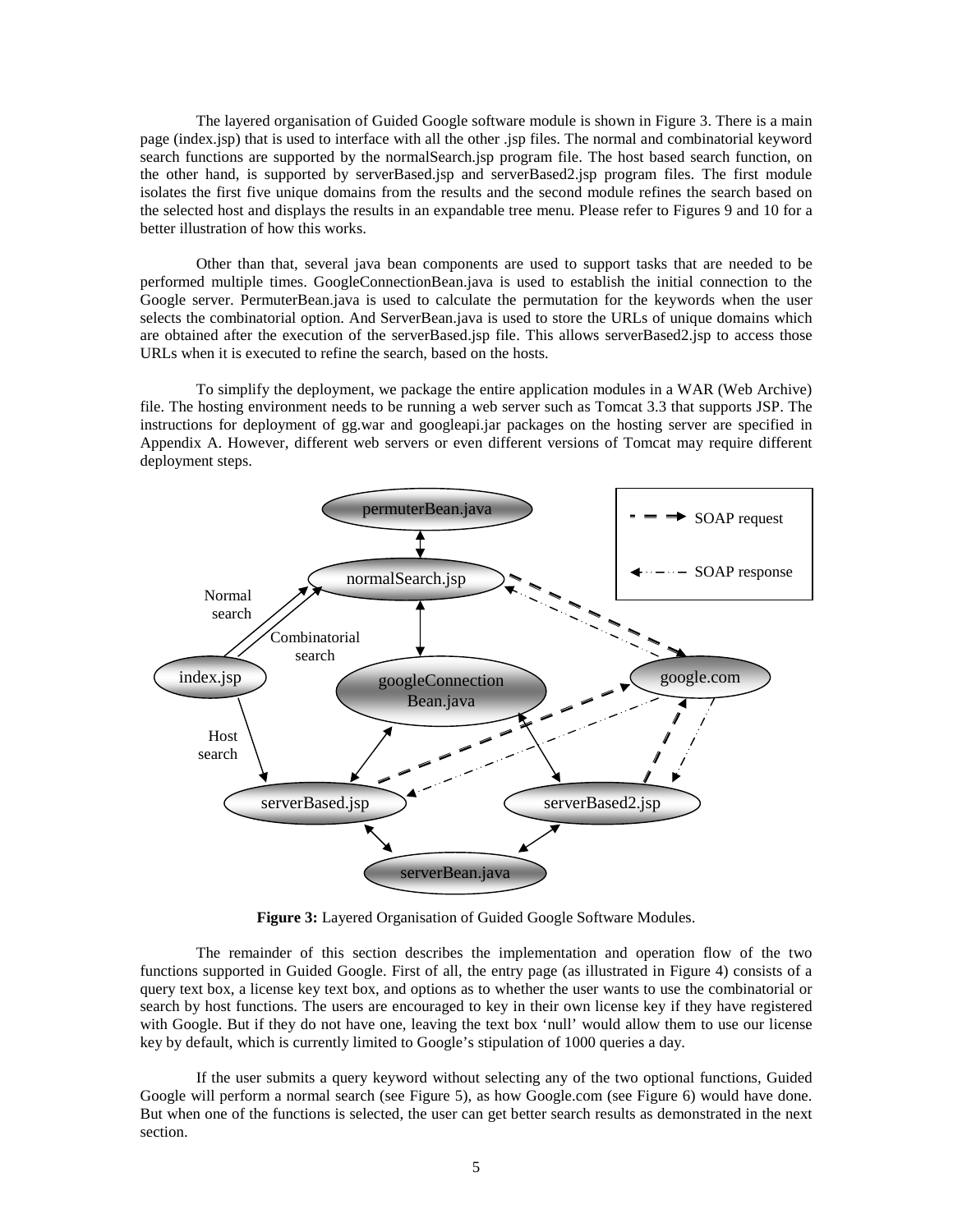| <b>ODDD OOOSE</b>                                     |
|-------------------------------------------------------|
| ReadMe                                                |
| Submit Query<br>Search Query : "grid computing"       |
| C Want to use combination? C Search based on servers? |
| Please input license key if you have one : null       |
|                                                       |
|                                                       |
| 300098<br><b>CONTRACTOR</b>                           |

**Figure 4:** Guided Google entry page.

### *4.1 Combinatorial Search*

It is widely known that the arrangement of keywords in the search query makes a difference in the search results of the Google Search Engine. Based on the assumption that novice web users are not familiar with the construction of effective keywords for their search queries, Guided Google provides a function that will automatically calculate the permutation and make different combinations of the keywords used. For example, if the users were to key in the term "grid computing", it will automatically generate two combinations, which are "grid computing" and "computing grid". The results of these two queries are very different (see Figure 7 and Figure 8). It should be noted that the quotes in search queries do make a difference. In Google search, the words in quotes mean that they have to occur in that particular order, in the search results. In accordance with this, if the search query is placed in quotes, the result of the combinations will also be reflected in quotes as demonstrated in the next section.

### *4.2 Search by Host*

This function is slightly more complex in nature as it allows the users to search for a keyword based on the first five hosts that are hosting it. By default, Guided Google is configured to return only the first five results of a search. It is possible that there may be fewer than five hosts returned by the search. This can also happen when Guided Google automatically removes identical hosts from the list.

The 'arrow' sign shown beside each link in Figure 9 indicates that it is expandable. Clicking on the arrow triggers another query, but that will be restricted to query search within the selected host's web pages. This can be achieved by manipulating Google's query syntax (e.g., "**site:***some\_host\_domain*"). There are many other query syntaxes that can be very useful, depending on how the programmer manipulates them. Here, we are just showing a simple application of this in action. However, this function is not always guaranteed to give more accurate results. The main purpose of this function is to allow the user to have a different perspective of searching. It gives a lateral way of looking at the results. With the search results obtained, the users will hopefully get a better idea of what they are searching for, and hence learn to issue more accurate query keywords.

Other Google query syntax such as "inurl:", "allintext:" and "allinlinks:" can also be included. Each one of these can be manipulated in various ways to produce different outcomes.

# **5. Evaluation**

This section focuses on evaluating the search performance of Guided Google compared to the default Google. For simplicity, we use a common search term, which is "grid computing". This term is used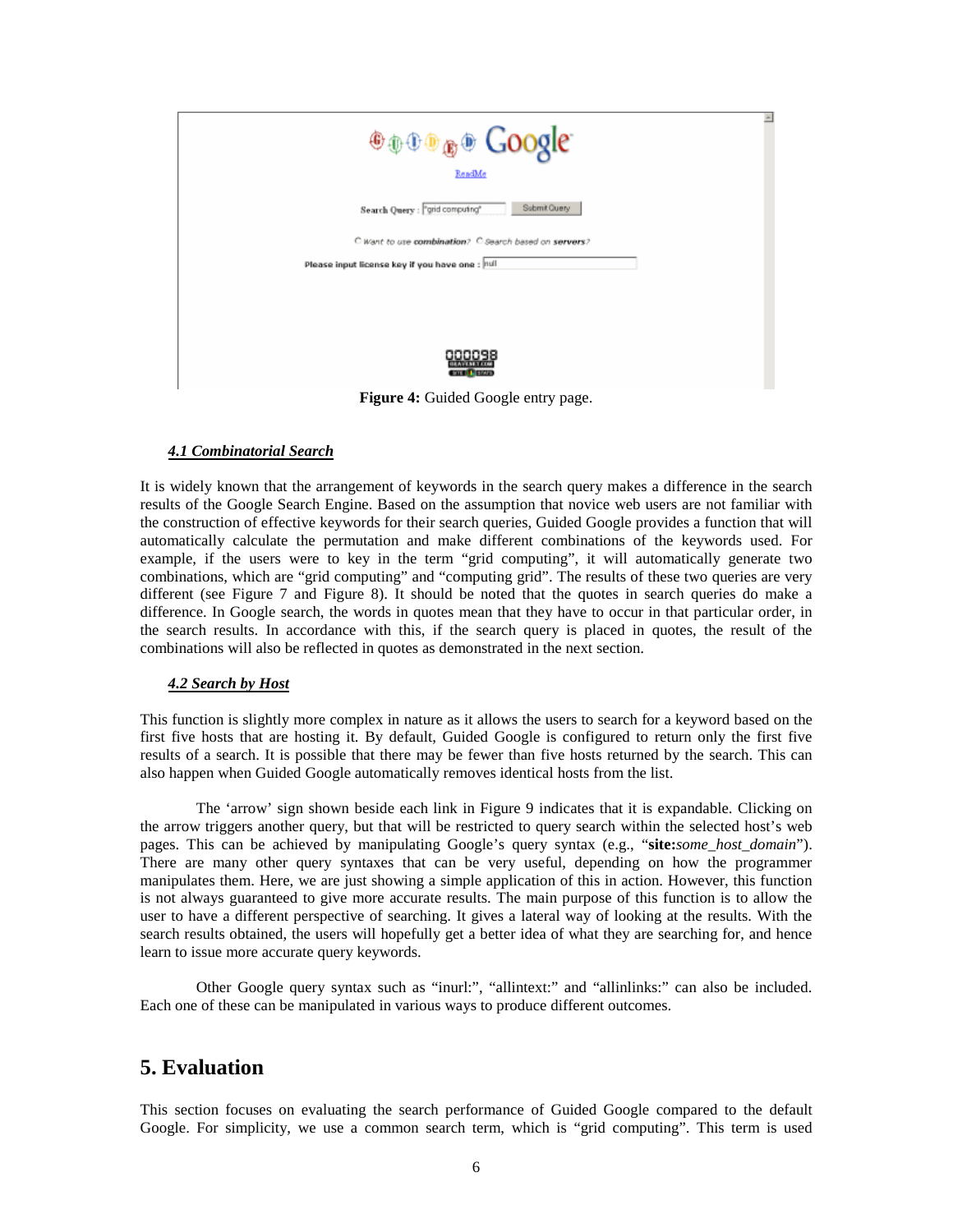throughout so that the different results can be compared. One can try for themselves how Guided Google works by following this link : http://jarrett.cs.mu.oz.au:8080/gg/index.jsp

### *5.1 Normal Search*

In this case, "grid computing" (note that the keyword is in quotes) is submitted as the query keyword, without any options chosen, as shown in Figure 5. The results of the search are the same as a normal search done on the Google.com site (see Figure 6), except for results 3 and 5. They seem to have a different rank in the actual Google search site. Theoretically, the ranking should be the same, since we have not done any manipulation to the search. Nevertheless, the results are still the same, even though the listing sequence is slightly different in this case.







#### *5.2 Combinatorial Search*

In a combinatorial search, the term "grid computing" is passed through a permutation function which gives all unique combinations of it. In this case, it will also produce "computing grid". Permutation increases in the order of factorial, so 3 keywords would mean a combination of 6 different search queries. A combinatorial search with larger number of keywords leads to exhaustive search results and it becomes hard to find relevant resources. In such situation, a normal search would have produced very accurate search results.

It should be noted that the combinatorial search function need to be used when the users are interested in more variety of results. When the users are not too sure of what they are looking for—for example, "ski holiday" or "jet boat"— they may find it worth searching in different sequences. This function automates the 'combinations portion' and searches for all the combinations. Figures 7 and 8 illustrate the results of two combinatorial searches for "grid computing". Users should use a normal search, and save them the trouble of wading through the different combination of results, if they are already sure of what they are looking for.

It can be seen in Figure 7, that the search results are the same as the normal search. Nothing has been changed there that would cause a difference in the results. Figure 8, however, shows a whole different set of returns. Although results 2 to 5 may not be in the top ten returns of the original search, they are still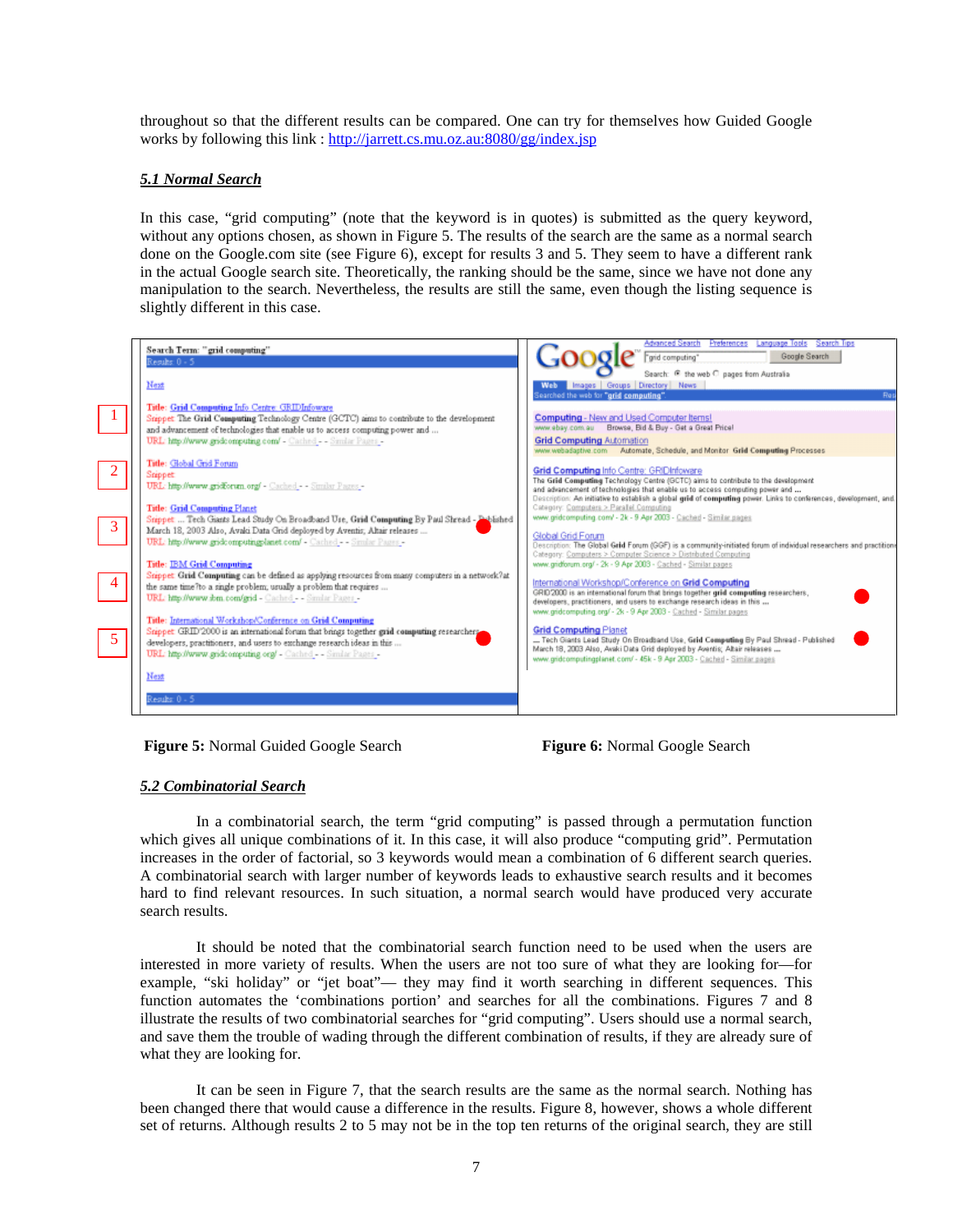relevant search results. We have made a comparison of the Figure 8 results to the results of the original search and found that result 3 is obtained in page 5, and results 2 and 4 are on page 6 of the original search. This actually gives the users a wider perspective of their search result options because users do not usually search through pages 5 and above, since most of them consider these pages irrelevant to their search. This function gives the users a chance to sample search results from different ranking levels.



**Figure 7:** Combinatorial Search (part 1) **Figure 8:** Combinatorial Search (part 2)

### *5.3 Search by Host*

In searching based on hosts, the term "grid computing" is submitted to Google.com and the results are retrieved. Then the first 5 unique domains will be isolated and displayed to the user, as shown in Figure 9. Clicking on the arrows by the domains will submit another query to the Google site, (how this works was explained in the previous section) further refining the search based on the selected domain as illustrated in Figure 10.

As mentioned in the previous section, this search is not guaranteed to give better search results. But we believe that the results are just as accurate, if not better than the normal search. This is because we are picking the first 5 unique domains that are returned in the first phase of the search. Refining the search based on these domains (this is the second phase of the search) produces results that are not too far off from being accurate. In fact, searching these domains leads to more specialized search results, since we are refining the search on a domain that has already been given a high rank by Google.

The illustration in Figure 9 shows that the hosts returned are the same as the domains of the first five results of the normal search. Figure 10 shows a refined search on the "www.gridcomputingplanet.com" domain. Apart from the first result, the other four are different from the results of a normal search. These four, however, are more specific on the "grid computing" topic, since they were obtained from a single domain. The users are now able to see much more specialized results.

As illustrated, the results returned by the *'Combinatorial keyword searching'* and *'Searching by Hosts'* are very different. Even within combinatorial search, Figures 7 and 8 have highlighted the differences in results just by swapping the combination of search queries. Searching by Hosts, though it returns results that are not the highest in rank, is useful when the users want to search for a term that is related to a certain host only.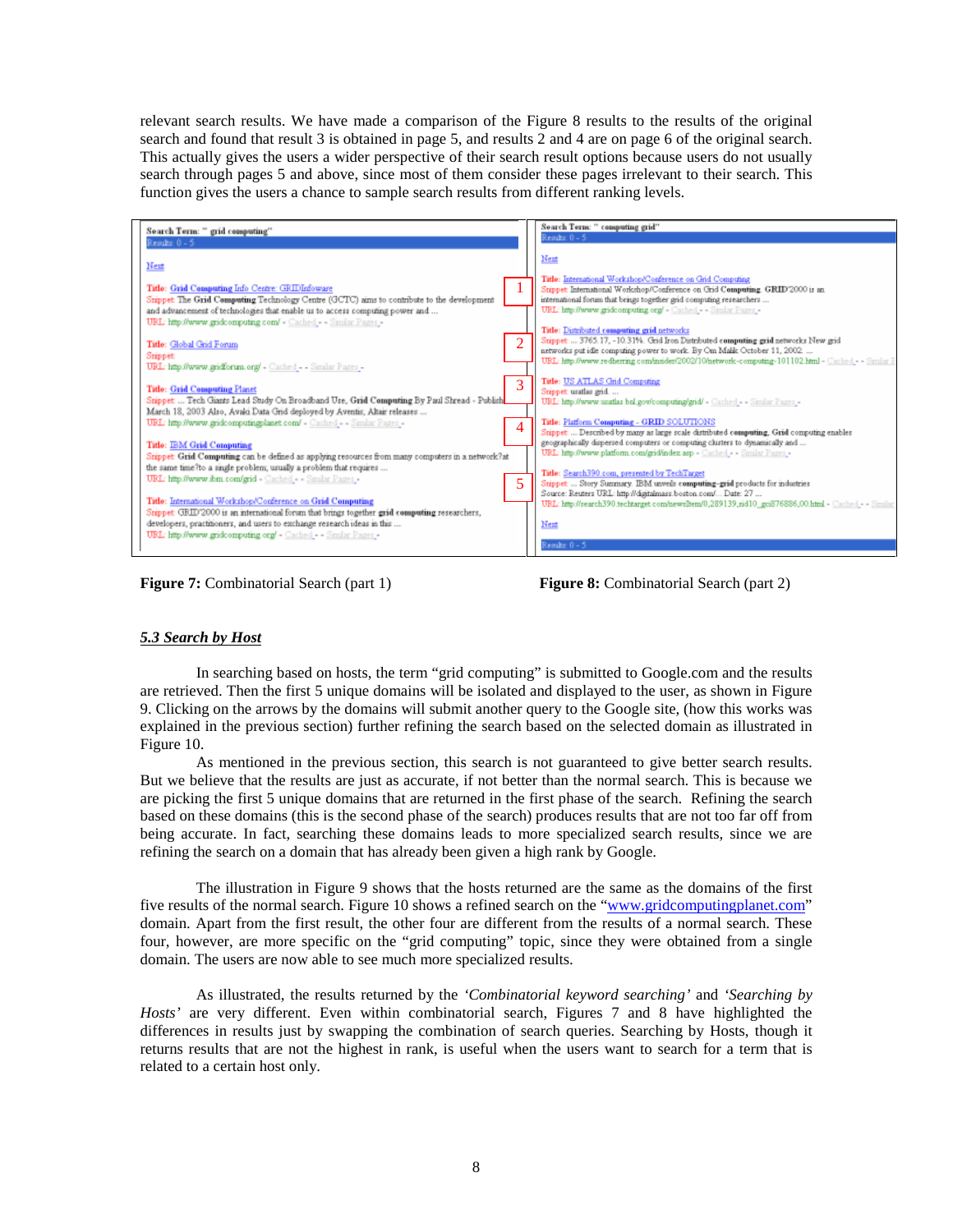

# **6. Conclusion**

Modern search engines such as Google providing interfaces that allow external applications to issue Web search queries that are actually processed using their large-scale computing infrastructure such as commodity clusters. This paper proposed a guided meta-search engine, called "Guided Google", which provides meta-search capability developed using the Google Web Services. It guides and allows the user to view the search results with different perspectives. This is achieved through simple manipulation and automation of the existing Google functions. Our meta-search engine supports search based on "combinatorial keywords" and "search by hosts". A detailed evaluation demonstrates how one can harness the capability of Google cluster architecture through its programmable Web services by creating advanced search features at a third party user application level.

# **Software Availability**

The Guided Google software along with source code can be downloaded from the Gridbus project web site: http://www.gridbus.org

## **Acknowledgements**

First and foremost, we would like to thank Google.com for developing a wonderful programming interface (Google API) that enabled us to create Guided Google. We would also like to extend our appreciation to Google Groups, for the many discussions that were held there have helped solve a few of our major problems during the implementation phase. We would like to thank Srikumar Venugopal, Chee Shin Yeo, and Anthony Sulistio for their comments on the paper.